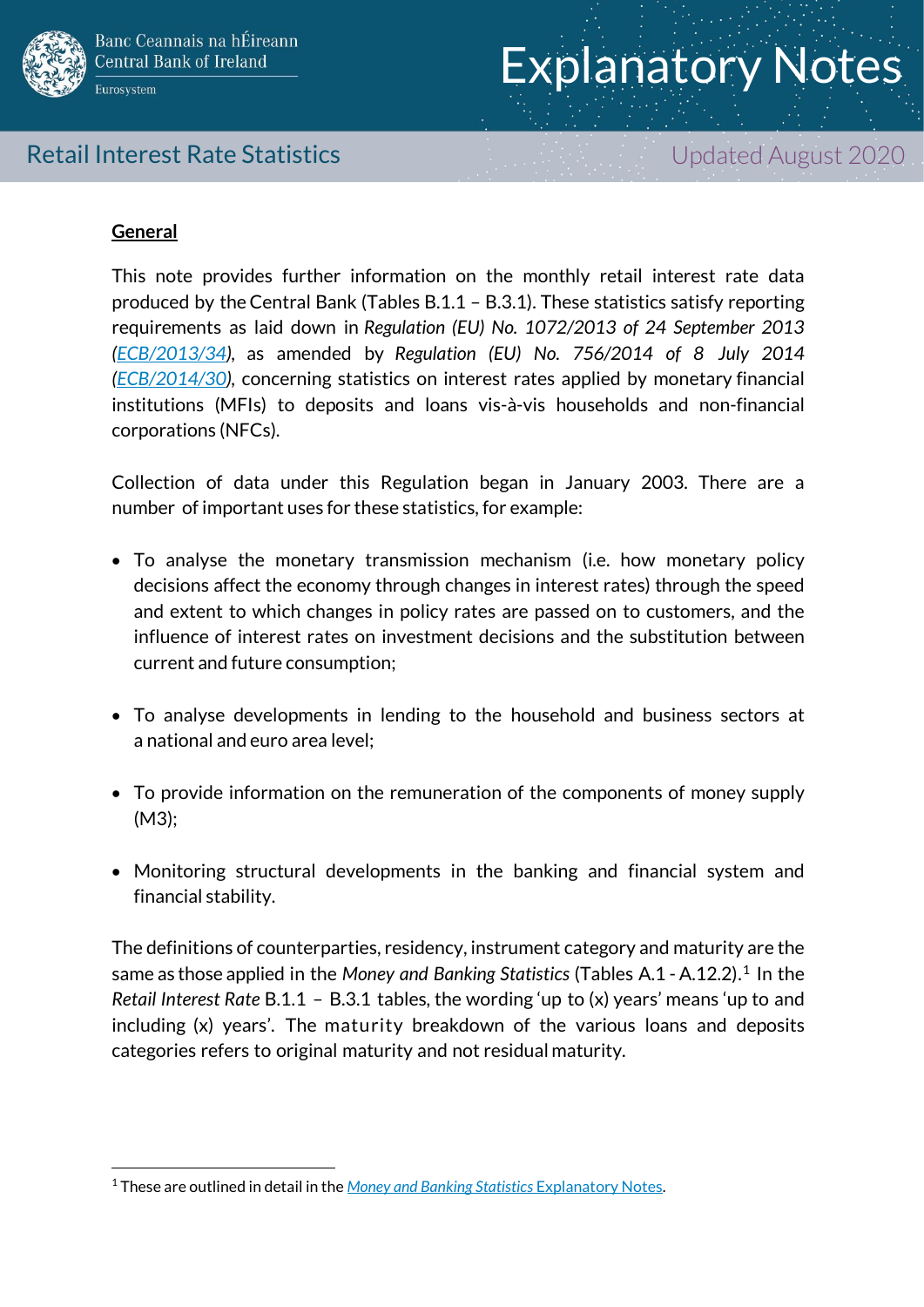

# Retail Interest Rate Statistics **Exercise 2020** Updated August 2020

## **Coverage and scope of the statistics**

Interest rates and new business volumes (excluding overnight deposits and deposits redeemable at notice, which are measured as the outstanding amounts) are collected only from credit institutions with significant levels of lending or deposits business with households or NFCs. $^2$  For this reason, although the data are collected from a sample of institutions, the coverage within the overall sectors is very high. National new business volumes are estimated from the sample. The coverage of the statistics is monitored to ensure that it meets the requirements of Regulation ECB/2014/30.

The data in Tables B.1.1 to B.2.2 refer to lending to and deposits from **households** and **non-financial corporations (NFCs)** in the **euro area** by credit institutions resident in Ireland. Only rates on **euro-denominated** lending and deposits are covered. Although for the purposes of these statistics, no distinction is made between Irish residents and residents of other member states of the euro area, approximately 99.4% of household and 85% of NFC activity reported in Table B.1.1 and Table B.1.2 is with Irish residents (December 2017 figures). These statistics are compiled under ECB Regulation and are comparable across the euro area.

The data in Table B.3.1 refer to all **euro and non-euro denominated mortgage lending** in the **Republic of Ireland only**. New business refers to new mortgage lending drawdowns during the quarter, as opposed to new agreements. These statistics are not compiled under ECB MFI interest rate Regulation.

### **Notes to Specific Tables**

1

**Tables B.1.1 and B.1.2** provide monthly interest rates on euro-denominated outstanding deposits and loans from/to euro area households and NFCs on the balance sheets of credit institutions resident in Ireland, on the basis of the original maturity of the deposits and loans. This is the term of the deposit or loan when it was agreed, and not the time remaining until the deposit or loan matures. Volumes of outstanding euro-denominated deposits and loans from/to euro area households and NFCs are also presented.

 $2$  Credit institutions include institutions that have been granted a banking license in Ireland, and branches of credit institutions in the European Economic Area (EEA), which have established branches in Ireland. A full list is available on the websites of th[e Central Bank of Ireland](https://www.centralbank.ie/statistics/data-and-analysis/credit-and-banking-statistics/bank-balance-sheets) and the ECB.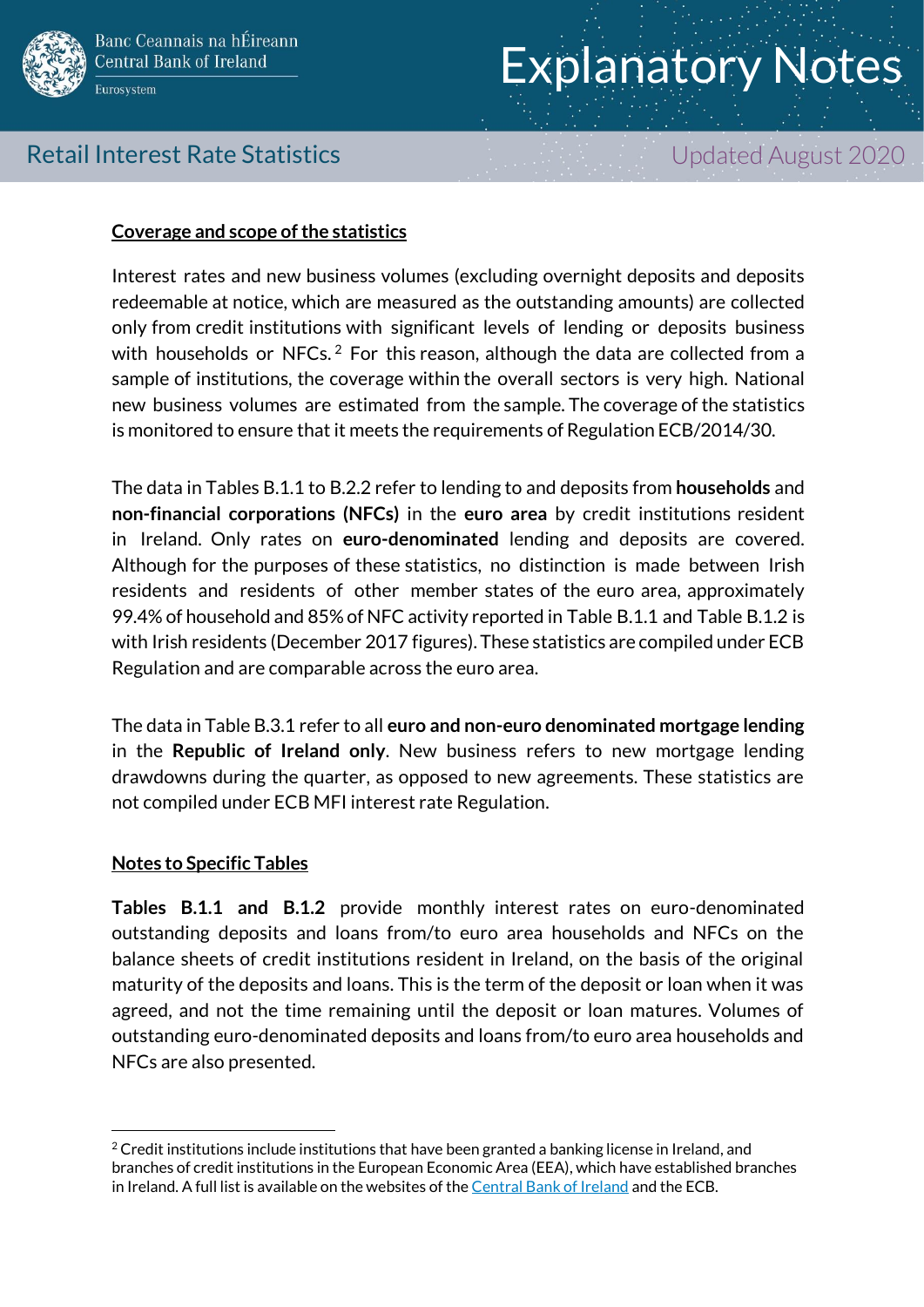

# Retail Interest Rate Statistics **Exercise 2020** Updated August 2020

**Table B.2.1** provides monthly data on new euro-denominated deposit and loan agreements between euro area households or NFCs and credit institutions resident in Ireland. New business refers to any new agreements between the household or nonfinancial corporation and the credit institution, and comprises:

- $\bullet$  All financial contracts, the terms and conditions of which specify for the first time the interest rate of the deposit or loan; and
- All new (re)negotiations of existing deposits and loans.

For new business loans, it should be noted that;

- Volumes refer to the total amounts *agreed* in contracts between credit institutions' and customers, even if the loan is drawn in a number of stages, or is not drawn down at all;
- New business household loan volumes and interest rates are produced on the basis of the initial period of rate fixation of the loans;
- New business NFC loan volumes and interest rates are produced on the basis of the size of the loan;
- In the case of overdrafts, volumes refer to the amounts outstanding at the end of the month, rather than the total size of facilities;
- Variable rate loans, short-term loans (under one year maturity) and loans which are fixed for up to and including 12 months are placed in the "floating rate and up to 1 year initial rate fixation" category;
- An Annual Percentage Rate of Charge (APRC) interest rate is provided for new consumption purpose loans. This includes charges agreed between the bank and the customer, as well as the interest repayments, expressed as an annualised rate.

A separate house purchase series entitled 'o/w new lending ex. renegotiations' refers solely to:

 All financial contracts, the terms and conditions of which specify for the first time the interest rate of the deposit or loan.

This series is calculated as the difference between total new business volumes and the amount of renegotiations (Table B.2.2), thereby providing a measure of the gross flow of new credit, as distinct from renegotiated loans where no new loans are arriving on the credit market.